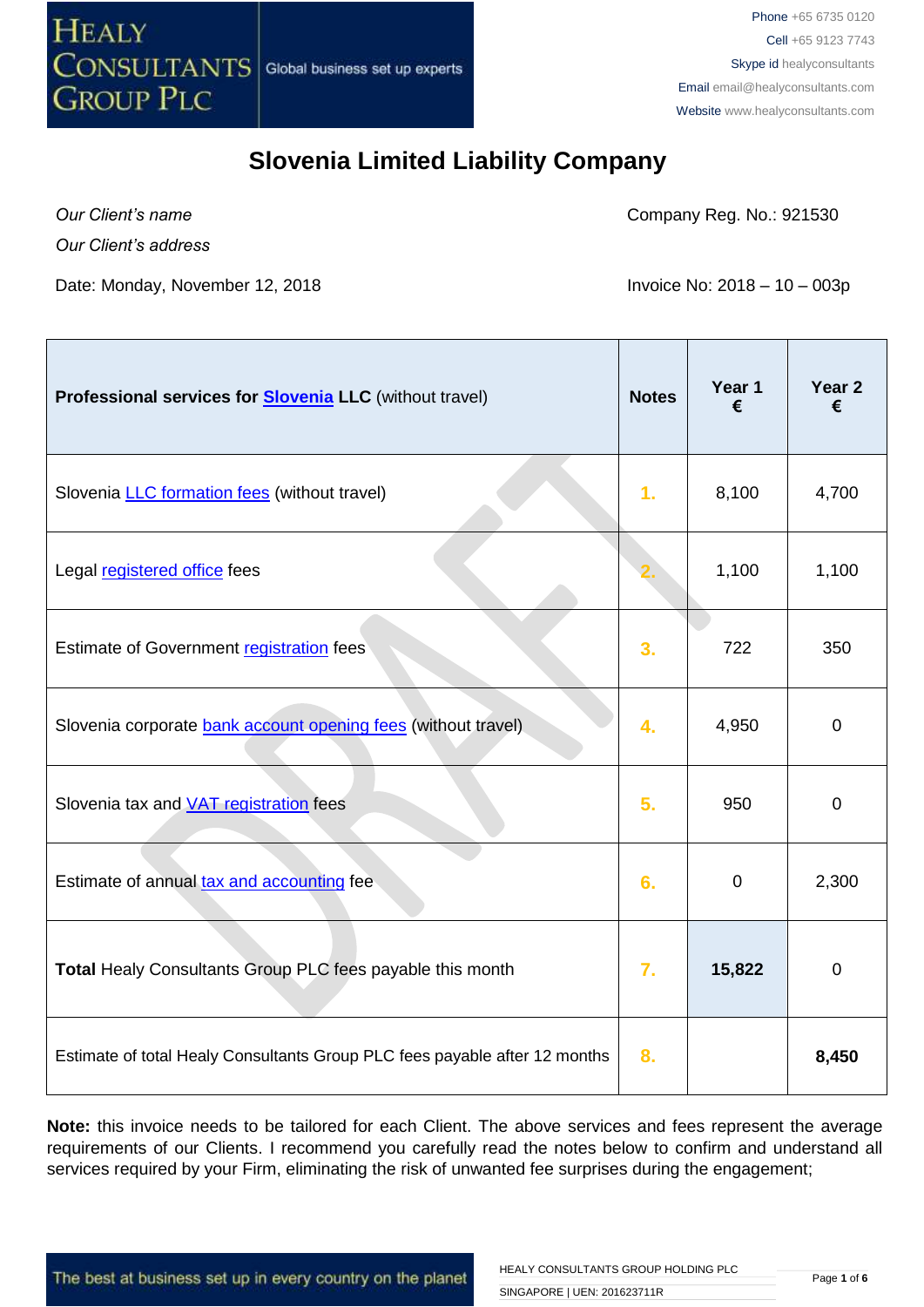#### *Notes to invoice above*

**1.** Healy Consultants Group PLC fees to efficiently and effectively complete Slovenia company registration within [2 weeks](http://www.healyconsultants.com/slovenia-company-registration/fees-timelines/#timelines) by *i*) choosing the optimum regulatory license for our Client's business activities; *ii*) reserving a company name with the Business Portal [\(E-Vem\)](http://evem.gov.si/evem/drzavljani/zacetna.evem); **iii)** settling our accountant and lawyer fees and **iv)** preparing a high quality company incorporation application for Business Portal [\(E-Vem\)](http://evem.gov.si/evem/drzavljani/zacetna.evem);

All [engagement fees](http://www.healyconsultants.com/company-registration-fees/) (click link) are agreed and paid up front and agree to the fees published on our country web pages. Consequently, there are no hidden fees, surprises or ambushes throughout the engagement. All engagement deadlines are agreed up front in the form of [a detailed project plan,](http://www.healyconsultants.com/index-important-links/example-project-plan/) mapping out [deliverables](http://www.healyconsultants.com/deliverables-to-our-clients/) by week throughout the engagement term;



Every week during the engagement, Healy Consultants Group PLC will email our Client a [detailed status](http://www.healyconsultants.com/index-important-links/weekly-engagement-status-email/)  [update.](http://www.healyconsultants.com/index-important-links/weekly-engagement-status-email/) Our Client is immediately informed of engagement problems together with solutions. Your dedicated engagement manager is reachable by phone, Skype, live chat and email and will communicate in your preferred language;

- **2.** In accordance with the [Slovenia Commercial Code,](http://poslovniportal.si/Doing_Business_Slovenia.php) a Slovenian LLC shall as from the date of its incorporation have a legal registered office in Slovenia, to which all official government communications and notices may be addressed. To comply with this statutory requirement, Healy Consultants Group PLC's Slovenia office will be the registered office address for your company. Thereafter, this address will be used to receive government correspondence including **i)** tax letters; **ii)** notice of the legal annual return and **iii)**  all government communications. Most of our Clients wish to place [Healy Consultants Group PLC'](http://www.healyconsultants.com/corporate-outsourcing-services/company-secretary-and-legal-registered-office/) office [address](http://www.healyconsultants.com/corporate-outsourcing-services/company-secretary-and-legal-registered-office/) on invoices, contracts, websites and business cards;
- **3.** This fee is an estimate of government costs payable during your Firm's engagement. For transparency purposes, all government fee payments will be supported by original receipts and invoices. Examples of government costs include **i)** reserving the company name with the Business Portal [\(E-Vem\)](http://evem.gov.si/evem/drzavljani/zacetna.evem); **ii)** preparation of company deeds and articles of association; **iii)** applying for registration at the Business Portal [\(E-Vem\)](http://evem.gov.si/evem/drzavljani/zacetna.evem); **iv)** notarizing company deeds and **v)** preparation of the company seal. Following engagement completion, Healy Consultants Group PLC will refund our Client any excess of funds received over actual Government costs paid;
- **4.** Healy Consultants Group PLC will be pleased to open a Slovenian corporate bank account without our Client travel. It is a time consuming task, and Healy Consultants Group PLC will shelter our Client from the associated administrative challenges. As you can appreciate, it is a difficult task to obtain bank account approval through a newly formed company when shareholders, directors and bank signatories reside overseas. Healy Consultants Group PLC will prepare a business plan for the bank to optimize the probability of corporate bank account approval. Depending on our Client's business and nationality, there is a 20% probability the banks will request a bank signatory to travel for a one-hour bank interview. Healy Consultants Group PLC will try its best to negotiate with the bank for a travel exemption. If our Client must travel to Slovenia for corporate bank account opening, Healy Consultants Group PLC will refund our Client €950;

The banks enjoys ultimate power of approval of corporate bank account applications. Consequently, guaranteed success is outside of Healy Consultants Group PLC's control. What is inside our control is the preparation and submission of a high-quality bank application that maximizes the likelihood of approval. To date, we enjoy a 100% approval record because of [our global banking relationships](http://www.healyconsultants.com/international-banking/corporate-accounts/) and determination;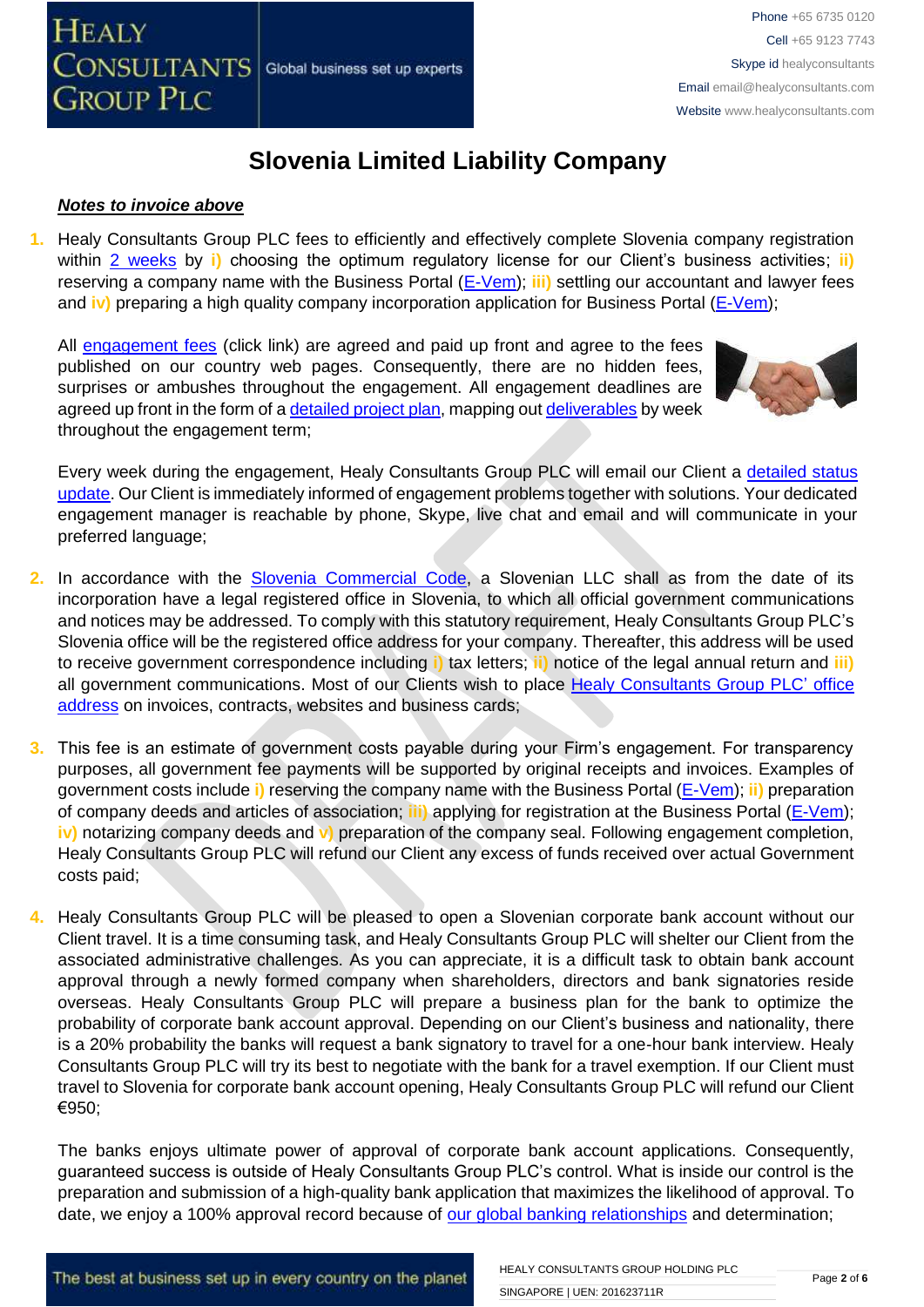If our Client is not comfortable with only a Slovenia corporate bank account, Healy Consultants Group PLC will be pleased to open [an international corporate bank account](http://www.healyconsultants.com/international-banking/) (click link) outside of Slovenia. Examples include New York, Germany, Liechtenstein, Austria, Bulgaria, South Africa, Australia, London, South America or Dubai. All banks will be top tier banks in these countries with excellent internet banking services. Example of our global banking partners include HSBC, Standard Chartered Bank, Citibank, Barclays, Standard bank, ANZ bank, VTB bank, UBS, Credit Suisse;

Global banks continue to tighten corporate bank account opening procedures, their internal compliance departments completing more thorough due diligence of Clients. Consequently, our Clients should expect the bank account approval period to take up to 4 weeks. Furthermore, global banks now require evidence of proof of business in the country where the corporate bank account will be, including sales contracts or lease agreement;



# **BARCLAYS**



- **5.** In accordance with [Slovenia Tax Laws,](http://www.mf.gov.si/fileadmin/mf.gov.si/pageuploads/Davki_in_carine/Angle%C5%A1ki/Taxation_in_Slovenia_2013.pdf) each entity must register for corporate tax and VAT if the projected annual turnover exceeds €50,000 at the [Department of Tax;](http://www.fu.gov.si/)
- **6.** For an active trading company, thes[e accounting and tax](http://www.healyconsultants.com/slovenia-company-registration/accounting-legal/) fees are an estimate of Healy Consultants Group PLC fees to efficiently and effectively discharge your annual company accounting and tax obligations. Following receipt of a set of draft accounting numbers from your company, Healy Consultants Group PLC will more accurately advise accounting and tax fees. For a dormant company, Healy Consultants Group PLC fees are only €950;
- **7.** All fees quoted in this invoice correspond to fees quoted [on Healy Consultants Group PLC's](http://www.healyconsultants.com/company-registration-fees/) website. Please review this invoice carefully to identify errors. During the rush of the business day, it is possible that Healy Consultants Group PLC inadvertently made fee calculation errors, typing errors or omitted services or omitted historic fee payments from Clients. In the unfortunate event you identify invoice errors, please revert to me directly re the same. I apologize in advance if I or my staff made invoice errors;
- **8.** Assuming our Clients re-engage Healy Consultants Group PLC in year 2, this fee is an estimate of the fees payable next year, 12 months after the date of company registration;
- **9.** The fees quoted in this invoice are a prediction of the fees required to efficiently and effectively complete this engagement in a timely manner. If during the engagement Healy Consultants Group PLC realizes that the project is more complex than anticipated, requiring a large additional investment of time, my Firm will revert to request additional fees. If Healy Consultants Group PLC completes the engagement faster and more easily than expected, Healy Consultants Group PLC is happy to refund some fees to our Client;
- 10. Engage Healy Consultants Group PLC to **project manage** business set up in every country on the planet. We are the best in the [world](http://www.healyconsultants.com/best-in-the-world/) at what we do, timely completing the  $A$  to  $Z$  of every country engagement;
- **11.** In accordance with the [Slovenia Commercial Code,](http://poslovniportal.si/Doing_Business_Slovenia.php) at least 25% of the issued share capital of €7,500 must be deposited to the company bank account during company incorporation. To optimize engagement efficiency and minimize delays, Healy Consultants Group PLC is happy to deposit these funds on behalf of our Clients;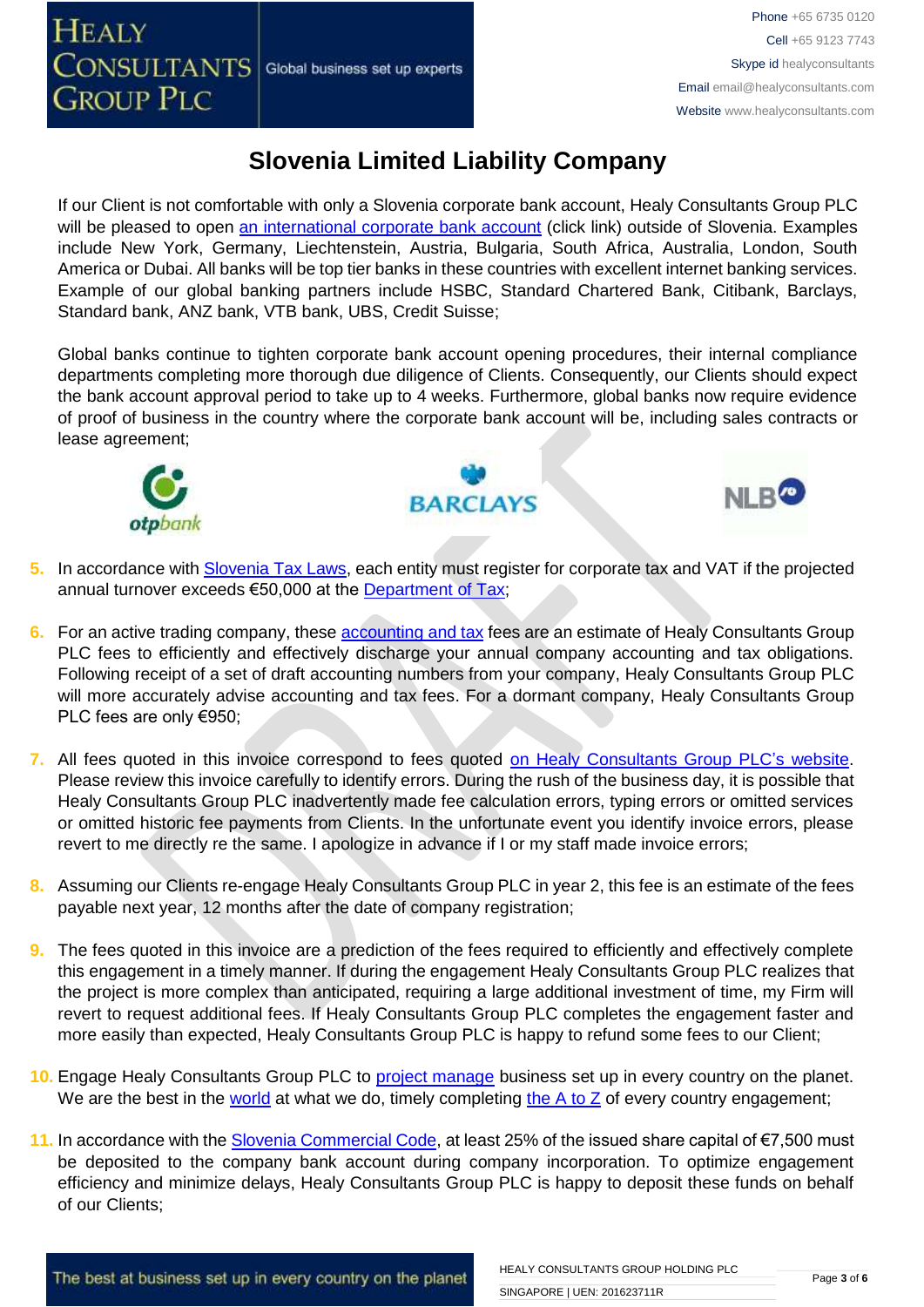**12.** If our Client and Healy Consultants Group PLC properly plan this engagement, our Clients' will *not* have to travel during this engagement. Healy Consultants Group PLC will efficiently and effectively and aggressively complete company registration and corporate bank account opening in a timely manner without our Client presence. Instead, our Client will need to **i)** sign and get documents legalized in the embassy in their country of origin and **ii)** courier the originals to Healy Consultants Group PLC office;



- 13. If our Client requires nominee shareholder and director services [\(click link\),](http://www.healyconsultants.com/corporate-outsourcing-services/nominee-shareholders-directors/) Healy Consultants Group PLC will be pleased to assist. Our fee for professional, passive nominee corporate shareholder amounts to €2,100 per annum. Our fee to be both nominee director and shareholder amounts to €6,600 per annum. Being the sole shareholders and sole director of a Client's company exposes Healy Consultants Group PLC to reputation, litigation and financial risk;
- **14.** Depending on our Client's business and nationality, the Slovenian Government may require a special regulatory license to carry on your business in the country. Healy Consultants Group PLC will assist our Client secure license approval; there may be additional engagement fees. However, the Government enjoys ultimate power of approval of company registrations and business licenses;
- **15.** If required, Healy Consultants Group PLC will be pleased to assist your firm secure employee visa approvals. Our fee is €4,950 for the first employee, €2,950 for the second employee, €1,950 per employee thereafter. Our employee visa fees includes preparation of a quality visa application and submitting to the correct Government immigration officers. The Government enjoys ultimate power of approval of visa applications. Consequently, guaranteed success is outside of Healy Consultants Group PLC' control. What is inside our control is the preparation and submission of a high quality immigration visa application that maximizes the likelihood of visa approval;
- **16.** Some of our Clients request Healy Consultants Group PLC to provide temporary shared [office space](http://www.healyconsultants.com/virtual-office/) for 6 months until their preferred business premises is found. If your Firm requires this service, our one-time fee is €950. Monthly rental thereafter is paid directly to the landlord, independently of Healy Consultants Group PLC;
- **17.** Monthly, quarterly and mid-year Government tax obligations include monthly payroll reporting, monthly VAT and monthly or quarterly corporation tax return filing. If you need our help, Healy Consultants Group PLC can complete monthly Government reporting for a monthly fee of €860. Healy Consultants Group PLC monthly support will include **i)** receive in dropbox the monthly invoices from our Client; **ii)** label monthly bank statement transactions; **iii)** preparation and submission of VAT returns and **iv)** submission of monthly employee payroll reporting;
- **18.** It is important our Clients are aware of their personal and corporate tax obligations in their country of residence and domicile. Let us know if you need Healy Consultants Group PLC help to clarify your local and international annual tax reporting obligations;
- **19.** During the engagement, shareholders and directors' documents may need to be translated into the local language; before the Government and Bank approves company registration and corporate bank account opening respectively. Consequently, our Client should budget for possible additional translation and embassy attestation fees. Either our Client or Healy Consultants Group PLC can complete this administrative task;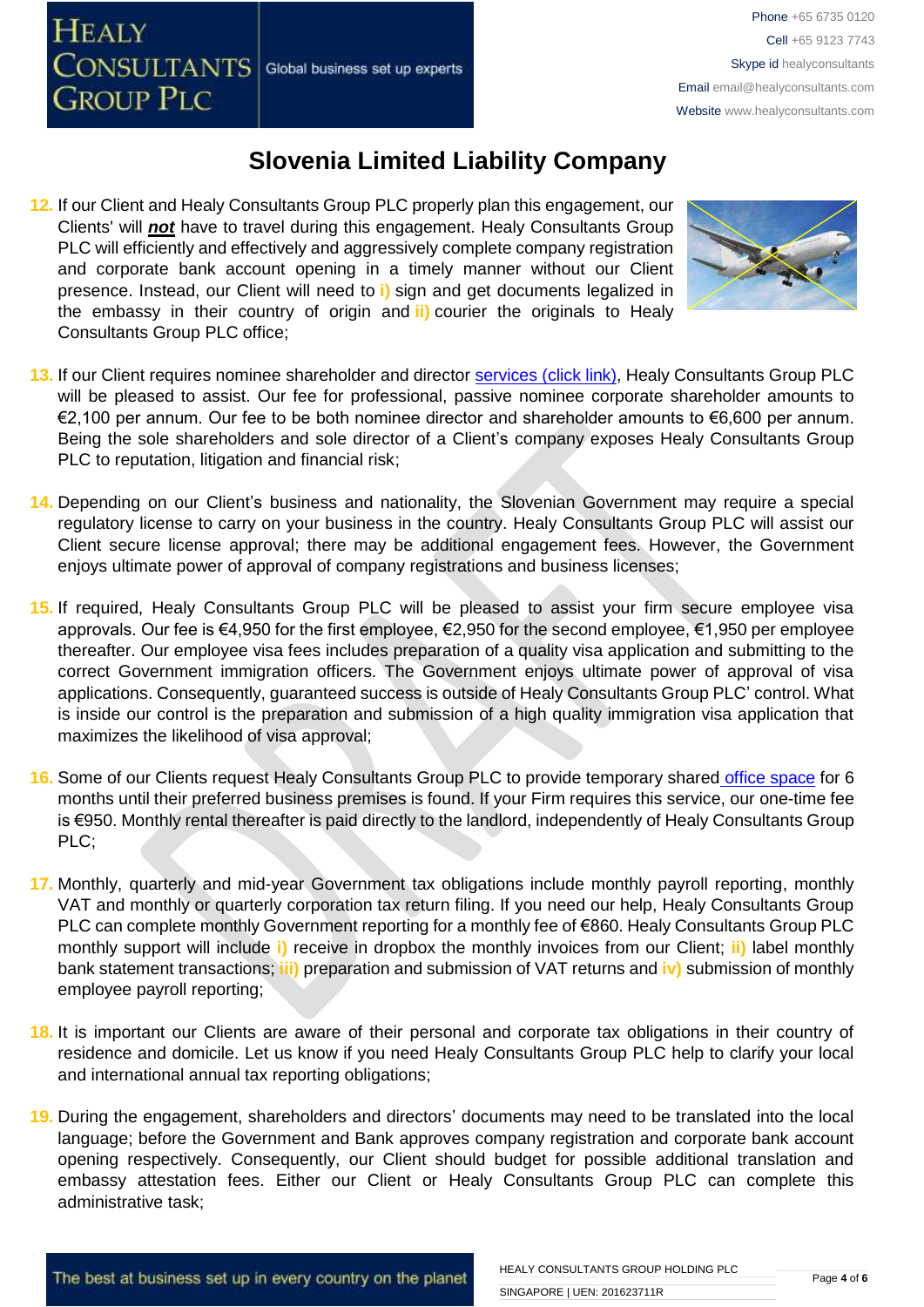As always, Healy Consultants Group PLC will negotiate with all third parties to eliminate or reduce additional engagement costs. For transparency purposes, all third-party fee payments will be supported by original receipts and invoices. Examples of possible third-party payments include **i)** embassy fees; **ii)** notary public costs and **iii)** official translator fees;

- **20.** Some of our Clients' require an [immediate country solution.](http://www.healyconsultants.com/turnkey-solutions/) With this strategy, within a day Healy Consultants Group PLC can supply our Client **i)** an existing Slovenian dormant company number; **ii)** an already approved Slovenian corporate bank account number and **iii)** a business address. Turnkey solutions are attractive to those entrepreneurs who wish to immediately close a country deal, sign a contract or invoice a customer;
- **21.** As stipulated on our [business website](http://www.healyconsultants.com/) and in section 3 of our engagement letter, Healy Consultants Group PLC will only commence the engagement following **i)** settlement of our fees and **ii)** completion and signing of our legal engagement letter;
- **22.** Healy Consultants Group PLC will only incorporate your company after 75% of [due diligence](http://www.healyconsultants.com/due-diligence/)  [documentation](http://www.healyconsultants.com/due-diligence/) is received by email. Healy Consultants Group PLC will only open a corporate bank account after 100% of the Client's original due diligence documentation is received by courier;
- 23. During the annual renewal engagement with our Client, our in-house Legal and Compliance Department [\(click link\)](http://www.healyconsultants.com/about-us/key-personnel/cai-xin-profile/) reviews the quality and completeness of our Client file. Consequently, Healy Consultants Group PLC may revert to our Client to ask for more up to date [due diligence documentation;](http://www.healyconsultants.com/due-diligence/)
- **24.** To assist our Clients to minimize foreign exchange costs, we offer the payment in SG\$, Euro, Pounds or US\$. Kindly let me know in which currency your Firm prefers to settle our fees and I will send an updated invoice, thank you;
- 25. Some of our Clients' engage Healy Consultants Group PLC t[o recruit \(click link\)](http://www.healyconsultants.com/corporate-outsourcing-services/how-we-help-our-clients-recruit-quality-employees/) local employees. We have a lot of experience in this area and we are quite skilled at securing quality candidates for our Clients';